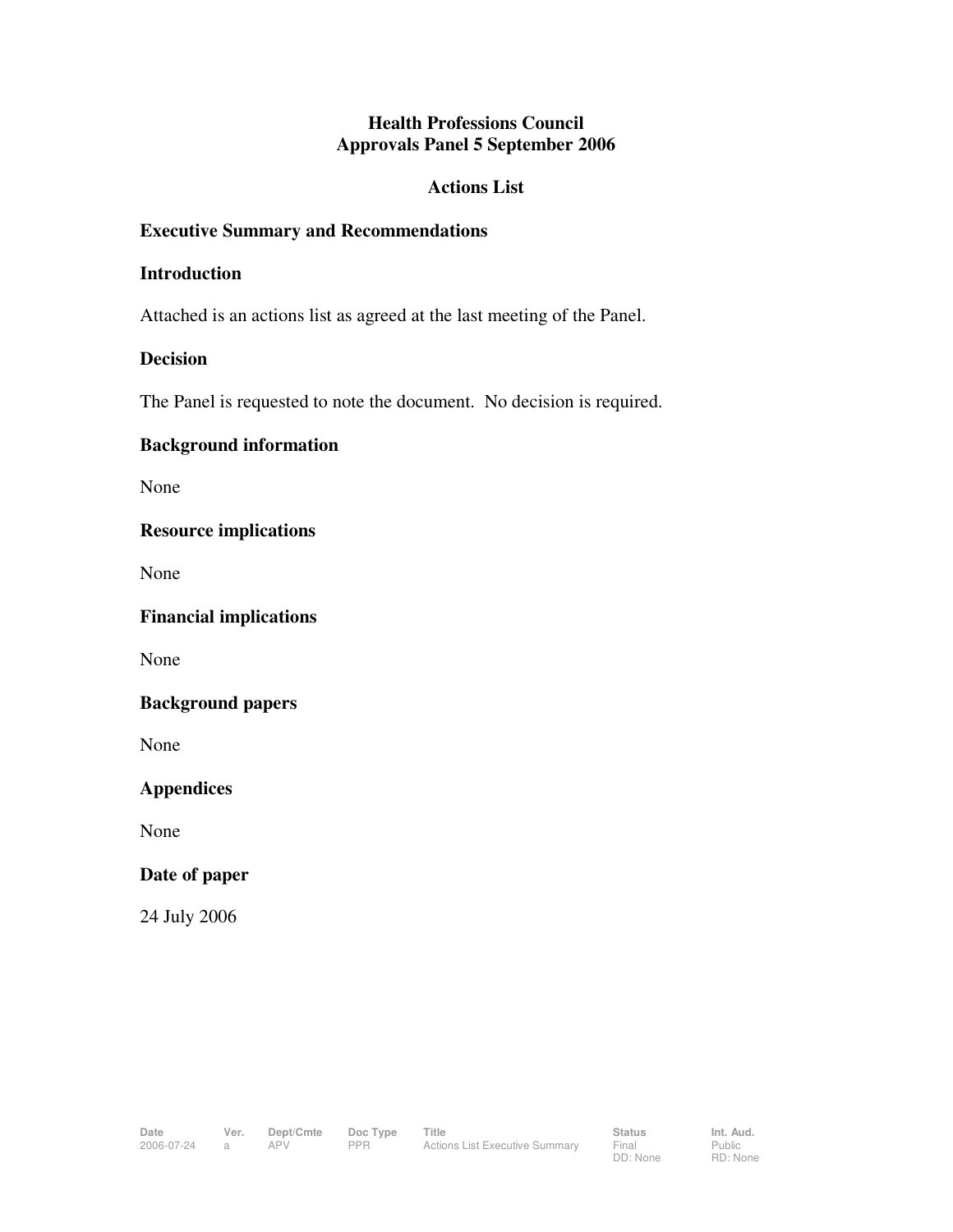# **ACTION POINTS**

# **APPROVALS PANEL**

# **3 AUGUST 2006**

|                | <b>Action point</b>                                                                                                                                           | For the      | <b>Action by</b> | <b>Comments</b> |
|----------------|---------------------------------------------------------------------------------------------------------------------------------------------------------------|--------------|------------------|-----------------|
|                | (and location in the minutes)                                                                                                                                 | attention of |                  |                 |
| $\mathbf{1}$   | <b>MA Music Therapy</b><br>programme, Royal Welsh<br>College of Music and Drama:<br>Visitors to consider whether<br>conditions have now been<br>met.<br>(6.5) | AC           | 3 August 2006    |                 |
| $\overline{2}$ | Approval of programmes -<br>Notify education providers<br>and update HPC website<br>(7.2, 8.5)                                                                | AC           | 3 August 2006    |                 |
| $\overline{3}$ | Notify education providers of<br>approval of minor changes<br>(9.3)                                                                                           | AC           | 3 August 2006    |                 |
| $\overline{4}$ | Notify education providers of<br>approval of major changes<br>(10.3)                                                                                          | <b>AC</b>    | 3 August 2006    |                 |
| 5              | Notify education providers of<br>approval of annual monitoring<br>audits.<br>(11.4)                                                                           | NB           | 3 August 2006    |                 |
| 6              | Visits to be arranged to three<br>programmes in next academic<br>year.<br>(12.3)                                                                              | NB           | Ongoing          |                 |

Public RD: None